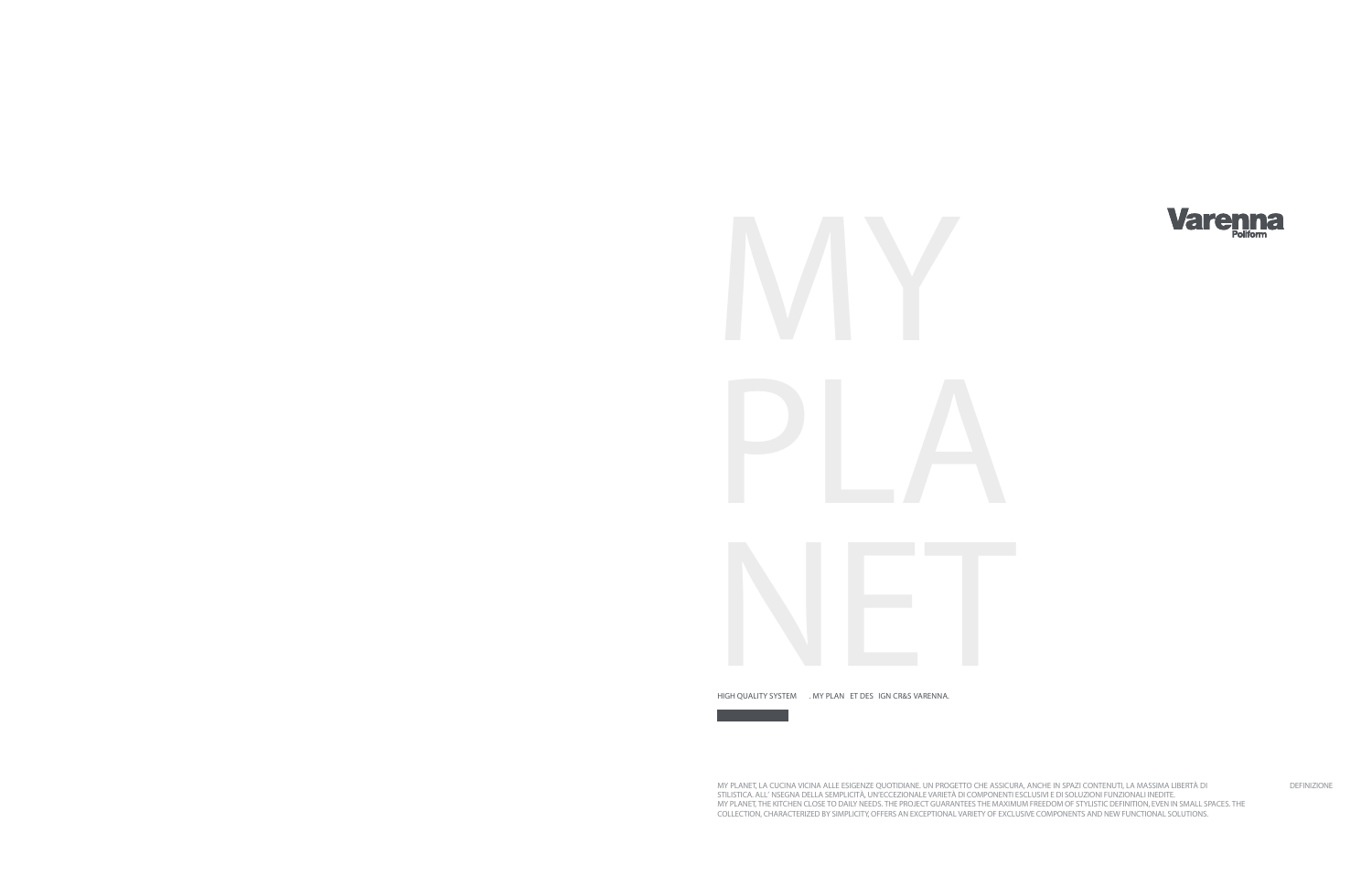## NAT URAL FEEL

MATERIALI CONTEMPORANEI COME IL NOBILITATO PINO SCURO E LA QUARZITE RAVEN SAND PER UN'ESTETICA DELLA NATURALEZZA. UN LAYOUT CAR ATTERIZZATO DALL'ORIGINALE SOLUZIONE COMPOSITIVA DEI PENSILI, SCANDITI DAI VANI A GIORNO ORIZZONTALI. CONTEMPORARY MATERIALS LIKE DARK PINE MELAMINE AND RAVEN SAND QUARTZITE GIVE AN AESTHETICAL ASPECT OF NATURALNESS. THE LAYOUT C OMPOSED OF HANGING ELEMENTS WITH HORIZONTAL OPEN UNITS REPRESENTS AN ORIGINAL MODULAR SOLUTION.







PHOTO FEDERICO CEDRONE. STYLING RAVAIOLI SILENZI STUDIO.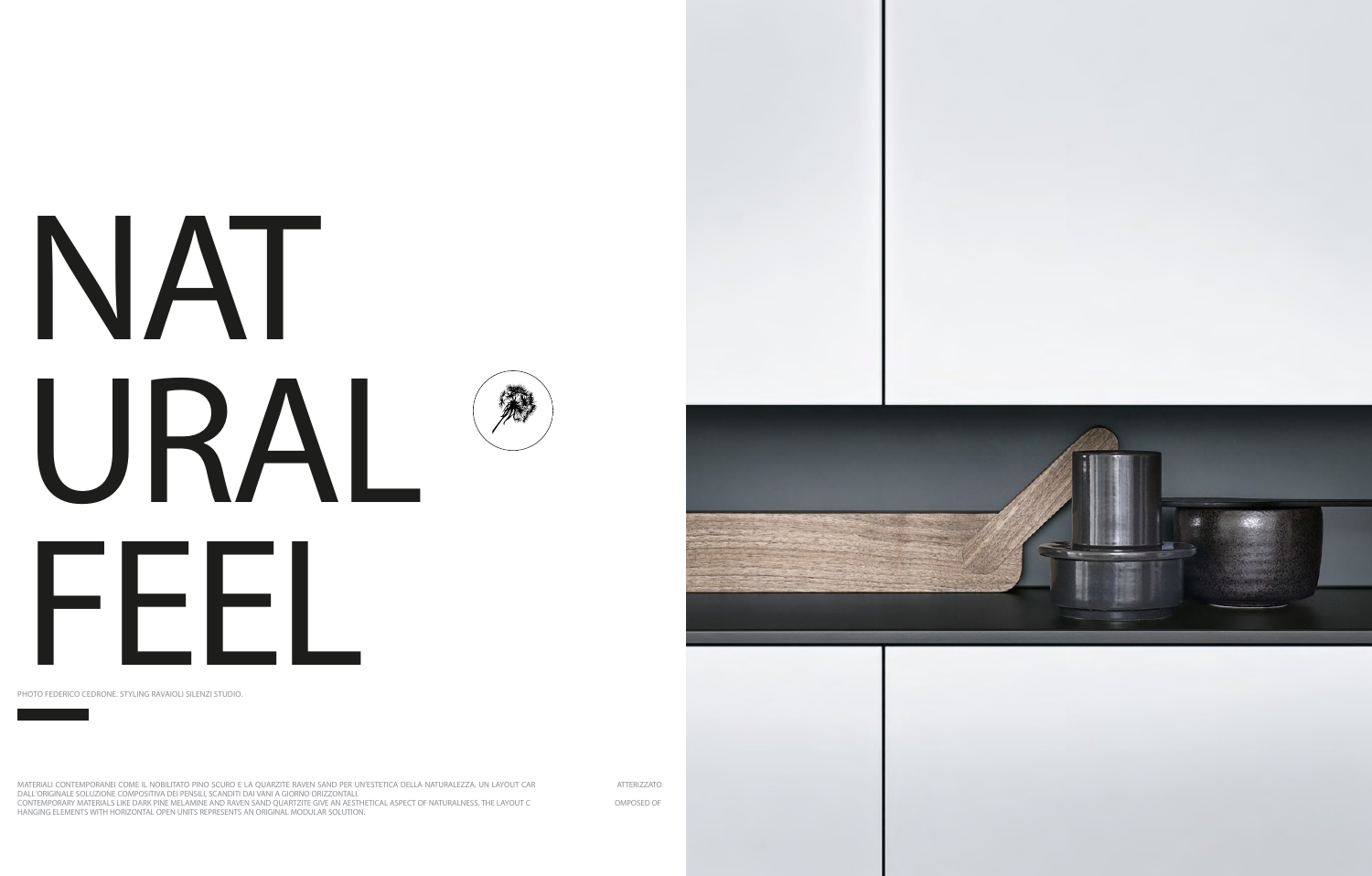**\_7**





A DESTRA: VISTA DEL TOP IN QUARZITE RAVEN SAND MICROPALLINATO CON LAVELLO IN ACCIAIO INCASSATO SOTTO-TOP. BASI CON ANTE IN NOBILITATO PINO SCURO E MANIGLIA PLAIN LACCATO OPACO TITANIO. IN ALTO, A SINISTRA: BASE AD ANGOLO LEMANS ATTREZZATA CON CESTELLI ESTRAIBILI. A DESTRA: PARTICOLARE DEL PIANO DEL TAVOLO FLUTE, N FINITURA LACCATO GOFFRATO GRAFITE.

ON THE RIGHT: VIEW OF THE TOP IN MICROBLASTED RAVEN SAND QUARTZITE WITH BUILT-IN UNDER-TOP SINK IN STAINLESS STEEL. BASE DOORS IN DARK PINE MELAMINE AND PLAIN HANDLES MAT LACQUERED TITANIUM. TOP, ON THE LEFT: LEMANS CORNER BASE EQUIPPED WITH PULL-OUT STORAGE BASKETS. ON THE RIGHT: DETAIL OF THE TOP OF THE FLUTE TABLE, IN EMBOSSED LACQUERED GRAFITE FINISH.





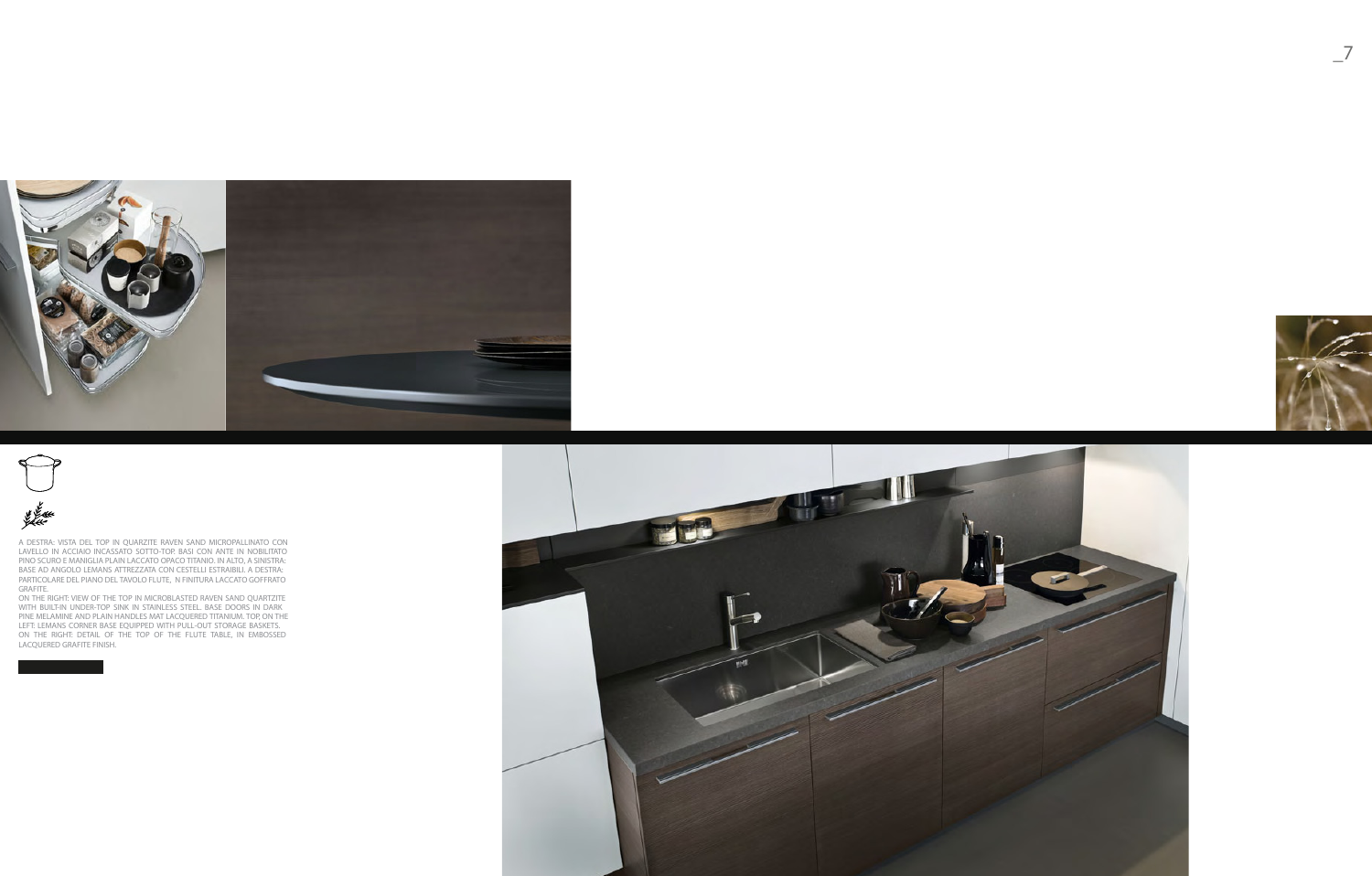SOTTO: PIANO DI LAVORO E ALZ ATINA IN QUARZITE GREY SAN D MICROPALLINATO SPESSORE 20 MM, CON LAVELLI IN ACCIAIO INCASSATI SOTTO-TOP E PIANO COTTURA INOX PERSONALIZZ ATO VARENNA BY FOSTE R INCASS ATO FILO-TOP. A DESTRA: PARTICOLARE DELL'ESTR ATTORE CO N CONTENITORI PER RACCOLTA DIFFERENZIATA.

BELOW: TOP AND BACKSPLASH IN MICROBLASTED GREY SAND QUARTZITE THICKNESS 13/16", W ITH BUILT-IN UNDER-TOP SINKS IN STAINLESS STEEL AND FLUSH BUILT-IN VARENNA BY FOSTER PERSONALIZED COOK-TOP IN STAINLESS STEEL. ON THE RIGHT: DETAIL OF THE EXTRACTOR WITH RECYCLING BINS.